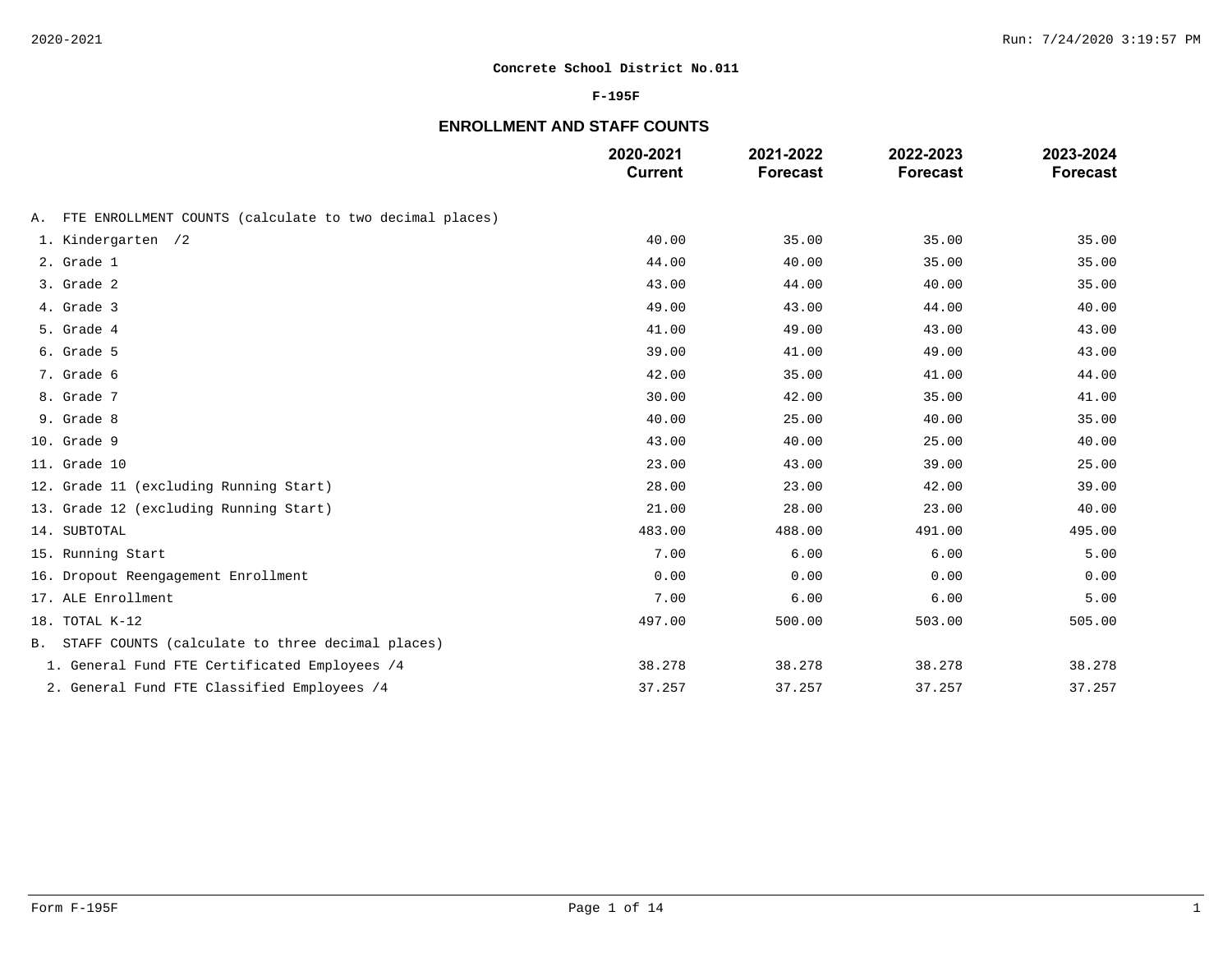### **F-195F**

# **SUMMARY OF GENERAL FUND BUDGET**

|                                                                                                                  | 2020-2021<br><b>Current</b> | 2021-2022<br><b>Forecast</b> | 2022-2023<br><b>Forecast</b> | 2023-2024<br><b>Forecast</b> |
|------------------------------------------------------------------------------------------------------------------|-----------------------------|------------------------------|------------------------------|------------------------------|
| REVENUES AND OTHER FINANCING SOURCES                                                                             |                             |                              |                              |                              |
| 1000<br>Local Taxes                                                                                              | 1,253,283                   | 1,300,000                    | 1,300,000                    | 1,300,000                    |
| 2000<br>Local Nontax Support                                                                                     | 136,775                     | 130,000                      | 130,000                      | 130,000                      |
| 3000<br>State, General Purpose                                                                                   | 5,544,823                   | 5,655,719                    | 5,768,833                    | 5,884,210                    |
| 4000<br>State, Special Purpose                                                                                   | 1,916,084                   | 1,800,000                    | 1,800,000                    | 1,800,000                    |
| 5000<br>Federal, General Purpose                                                                                 | 6,400                       | 6,400                        | 6,400                        | 6,400                        |
| 6000<br>Federal, Special Purpose                                                                                 | 1,171,249                   | 878,437                      | 702,749                      | 597,337                      |
| 7000<br>Revenues from Other School Districts                                                                     | $\mathbf 0$                 | $\Omega$                     | 0                            | $\Omega$                     |
| 8000<br>Revenues from Other Entities                                                                             | 71,000                      | 0                            | $\Omega$                     | $\Omega$                     |
| 9000<br>Other Financing Sources                                                                                  | $\Omega$                    | O                            |                              |                              |
| TOTAL REVENUES AND OTHER FINANCING SOURCES<br>Α.                                                                 | 10,099,614                  | 9,770,556                    | 9,707,982                    | 9,717,947                    |
| <b>EXPENDITURES</b>                                                                                              |                             |                              |                              |                              |
| Regular Instruction<br>00                                                                                        | 4,471,572                   | 4,247,993                    | 4,247,993                    | 4,247,993                    |
| Federal Stimulus<br>10                                                                                           | $\mathbf 0$                 | 0                            | 0                            | $\Omega$                     |
| Special Education Instruction<br>20                                                                              | 1,481,842                   | 1,407,750                    | 1,407,750                    | 1,407,750                    |
| Vocational Education Instruction<br>30                                                                           | 398,068                     | 378,165                      | 378,165                      | 378,165                      |
| Skill Center Instruction<br>40                                                                                   | $\mathbf 0$                 | $\Omega$                     | $\mathbf 0$                  | $\Omega$                     |
| 50 and 60   Compensatory Education Instruction                                                                   | 809,489                     | 769,015                      | 769,015                      | 769,015                      |
| Other Instructional Programs<br>70                                                                               | 414,524                     | 393,798                      | 393,798                      | 393,798                      |
| Community Services<br>80                                                                                         | 93,000                      | 88,350                       | 88,350                       | 40,000                       |
| Support Services<br>90                                                                                           | 2,929,751                   | 2,783,263                    | 2,783,263                    | 2,783,263                    |
| TOTAL EXPENDITURES<br>В.                                                                                         | 10,598,246                  | 10,068,334                   | 10,068,334                   | 10,019,984                   |
| OTHER FINANCING USES--TRANSFERS OUT (G.L.536) 1/<br>$\mathsf{C}$ .                                               | $\mathbf 0$                 | 0                            | 0                            | $\Omega$                     |
| OTHER FINANCING USES (G.L.535) 2/<br>D.                                                                          | $\Omega$                    | 0                            | 0                            | $\Omega$                     |
| EXCESS OF REVENUES/OTHER FINANCING SOURCES OVER (UNDER)<br>Е.<br>EXPENDITURES AND OTHER FINANCING USES (A-B-C-D) | $-498,632$                  | $-297,778$                   | $-360, 352$                  | $-302,037$                   |
| BEGINNING FUND BALANCE                                                                                           |                             |                              |                              |                              |
| G.L.810 Restricted for Other Items                                                                               | $\mathbf 0$                 | $\Omega$                     | $\Omega$                     | $\Omega$                     |
| Restricted for Unequalized Deductible Revenue<br>G.L.815                                                         | $\mathbf 0$                 | 0                            | 0                            | $\Omega$                     |
| G.L.821 Restricted for Carryover of Restricted Revenues                                                          | 29,947                      | 0                            | 0                            | $\Omega$                     |
| G.L.825 Restricted for Skill Center                                                                              | $\mathbf 0$                 | 0                            | $\mathbf 0$                  | $\mathbf 0$                  |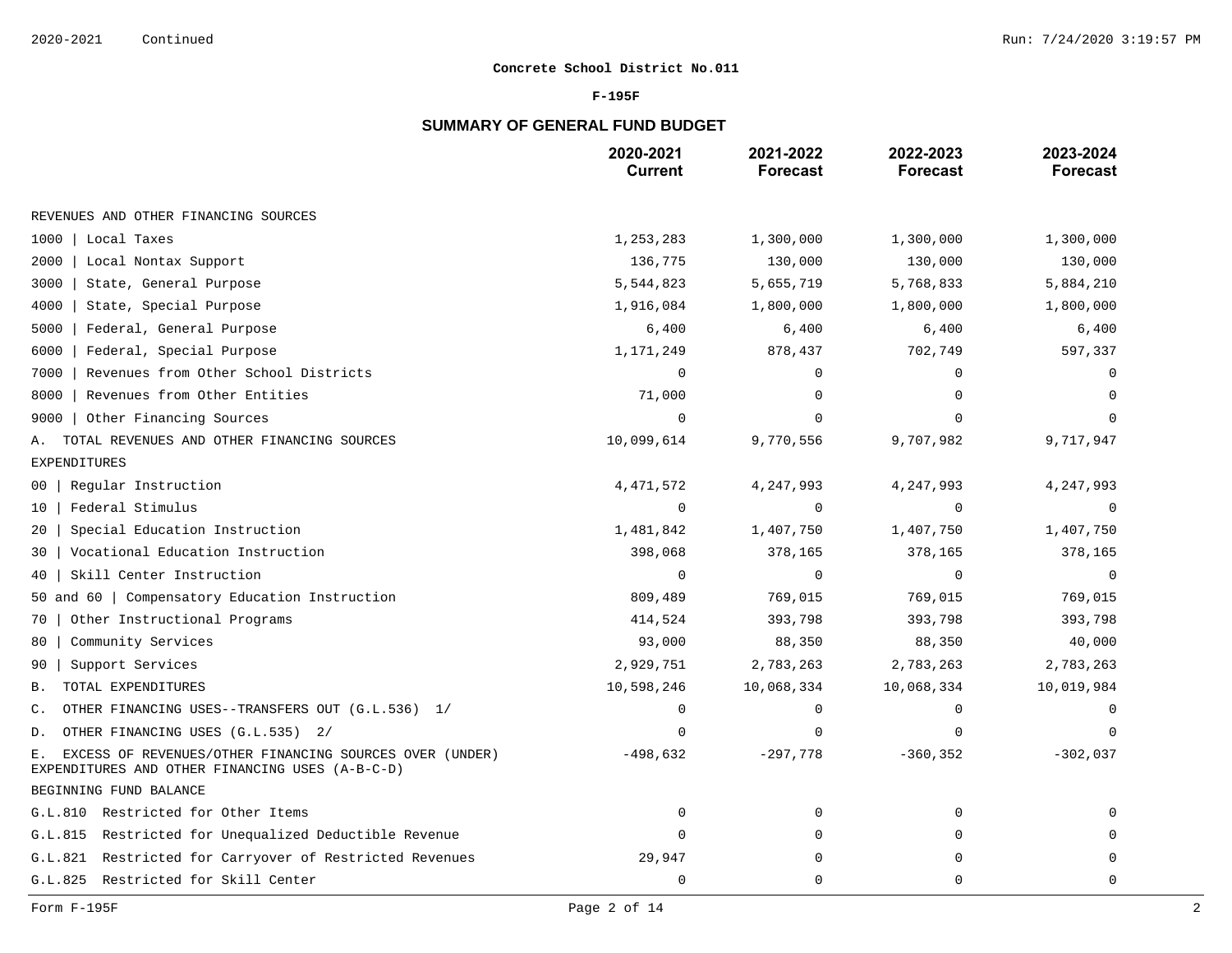### **F-195F**

# **SUMMARY OF GENERAL FUND BUDGET**

|         |                                                     | 2020-2021<br><b>Current</b> | 2021-2022<br>Forecast | 2022-2023<br><b>Forecast</b> | 2023-2024<br><b>Forecast</b> |
|---------|-----------------------------------------------------|-----------------------------|-----------------------|------------------------------|------------------------------|
| G.L.828 | Restricted for Carryover of Food Service Revenue    | $\mathbf 0$                 | 0                     | $\mathbf 0$                  | $\Omega$                     |
| G.L.830 | Restricted for Debt Service                         | $\Omega$                    | $\Omega$              | $\cap$                       |                              |
| G.L.835 | Restricted for Arbitrage Rebate                     | $\Omega$                    | 0                     | $\Omega$                     |                              |
| G.L.840 | Nonspendable Fund Balance-Inventory & Prepaid Items | 5,000                       | 0                     | $\Omega$                     |                              |
| G.L.845 | Restricted for Self-Insurance                       | 0                           | 0                     | 0                            |                              |
| G.L.850 | Restricted for Uninsured Risks                      | $\Omega$                    | $\Omega$              | $\Omega$                     |                              |
| G.L.870 | Committed to Other Purposes                         | $\Omega$                    | 0                     | $\Omega$                     |                              |
| G.L.872 | Committed to Economic Stabilization                 | 0                           | 0                     | O                            |                              |
| G.L.875 | Assigned to Contingencies                           | $\Omega$                    | 0                     | U                            |                              |
| G.L.884 | Assigned to Other Capital Projects                  | $\Omega$                    | 0                     | $\cap$                       |                              |
| G.L.888 | Assigned to Other Purposes                          | $\Omega$                    | 0                     | $\Omega$                     |                              |
| G.L.890 | Unassigned Fund Balance                             | 1,400,542                   | 963,352               | 665,574                      | 307,640                      |
| G.L.891 | Unassigned to Minimum Fund Balance Policy           | 529,912                     | 503, 417              | 503,417                      | 500,999                      |
| F.      | TOTAL BEGINNING FUND BALANCE                        | 1,965,401                   | 1,466,769             | 1,168,991                    | 808,639                      |
|         | ENDING FUND BALANCE                                 |                             |                       |                              |                              |
|         | G.L.810 Restricted for Other Items                  | 0                           | 0                     | $\Omega$                     |                              |
| G.L.815 | Restricted for Unequalized Deductible Revenue       | $\Omega$                    | $\mathbf 0$           | $\Omega$                     |                              |
| G.L.821 | Restricted for Carryover of Restricted Revenues     | 29,947                      | 0                     | $\mathbf 0$                  |                              |
| G.L.825 | Restricted for Skill Center                         | $\mathbf 0$                 | 0                     | $\cap$                       |                              |
| G.L.828 | Restricted for Carryover of Food Service Revenue    | $\Omega$                    | 0                     | U                            |                              |
| G.L.830 | Restricted for Debt Service                         | 0                           | 0                     | $\Omega$                     |                              |
| G.L.835 | Restricted for Arbitrage Rebate                     | $\mathbf 0$                 | 0                     | $\Omega$                     |                              |
| G.L.840 | Nonspendable Fund Balance-Inventory & Prepaid Items | 5,000                       | $\Omega$              | $\cap$                       |                              |
| G.L.845 | Restricted for Self-Insurance                       | $\mathbf 0$                 | 0                     | $\cap$                       |                              |
| G.L.850 | Restricted for Uninsured Risks                      | $\Omega$                    | 0                     | $\Omega$                     |                              |
| G.L.870 | Committed to Other Purposes                         | $\cap$                      | 0                     | U                            |                              |
| G.L.872 | Committed to Economic Stabilization                 | $\Omega$                    | 0                     | O                            |                              |
| G.L.875 | Assigned to Contingencies                           | $\Omega$                    | 0                     | O                            |                              |
| G.L.884 | Assigned to Other Capital Projects                  | $\Omega$                    | 0                     | O                            |                              |
| G.L.888 | Assigned to Other Purposes                          | $\cap$                      |                       | $\cap$                       |                              |
| G.L.890 | Unassigned Fund Balance                             | 902,320                     | 661,089               | 300,737                      | 27,396                       |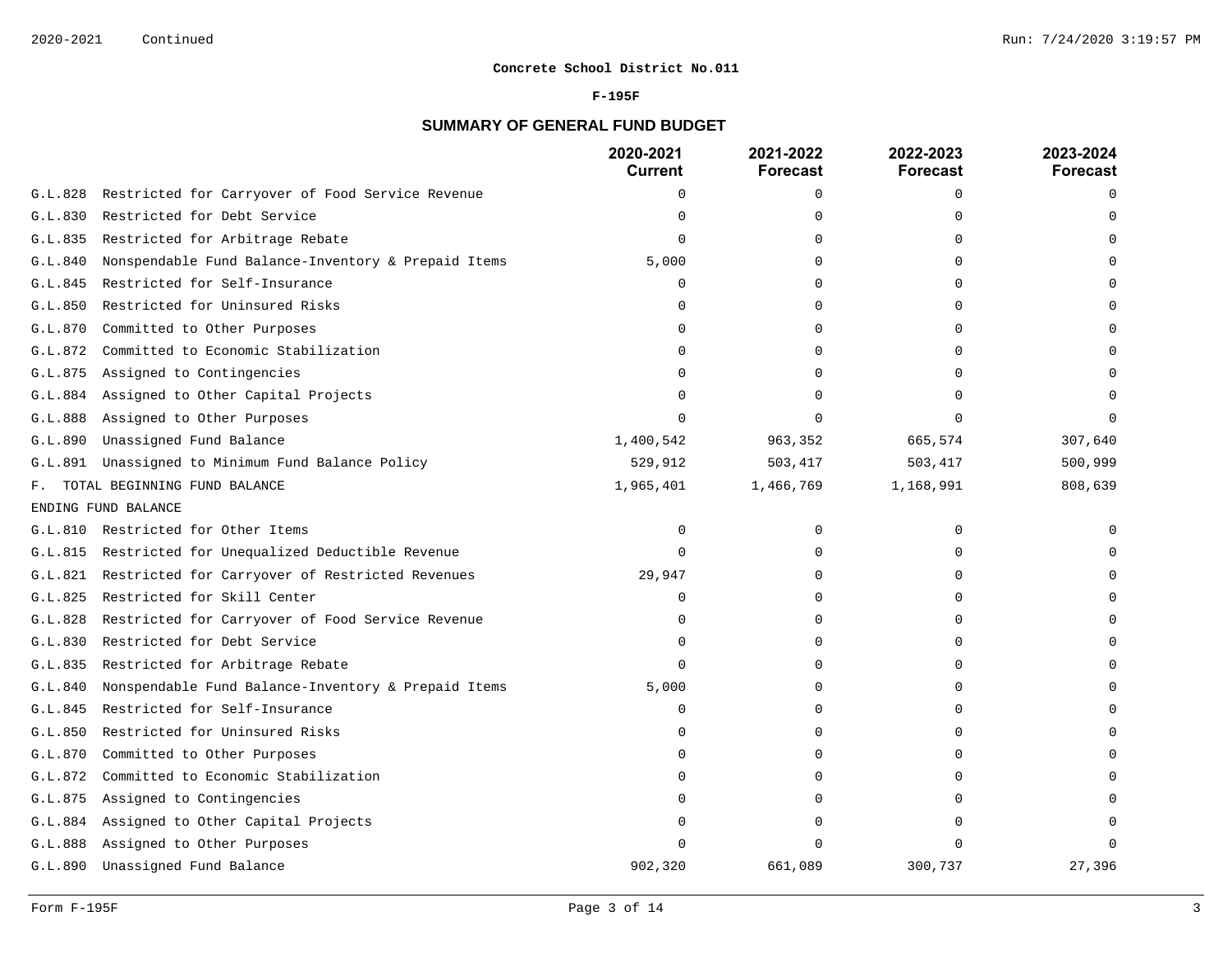#### **F-195F**

## **SUMMARY OF GENERAL FUND BUDGET**

|                                                   | 2020-2021<br>Current | 2021-2022<br><b>Forecast</b> | 2022-2023<br>Forecast | 2023-2024<br>Forecast |
|---------------------------------------------------|----------------------|------------------------------|-----------------------|-----------------------|
| G.L.891 Unassigned to Minimum Fund Balance Policy | 529,502              | 503,417                      | 503,417               | 500,999               |
| H. TOTAL ENDING FUND BALANCE $(E+F, +OR-G)$ 3/    | 1,466,769            | 1,168,991                    | 808,639               | 506,602               |

 $1/G.L.$  536 is an account that is used to summarize actions for other financing uses transfers out.

2/G.L. 535 is an account that is used to summarize actions for other financing uses such as long-term financing and debt

extinguishments. Nonvoted debts may be serviced in the Debt Service Fund (DSF) rather than in the fund that received the debt proceeds. In order to provide the resources to retire the debt, a transfer is used by the General Fund, Capital Projects Fund, or Transportation Vehicle Fund to transfer resources to the DSF. Refer to Page DS3 for detail of estimated outstanding nonvoted bond detail information.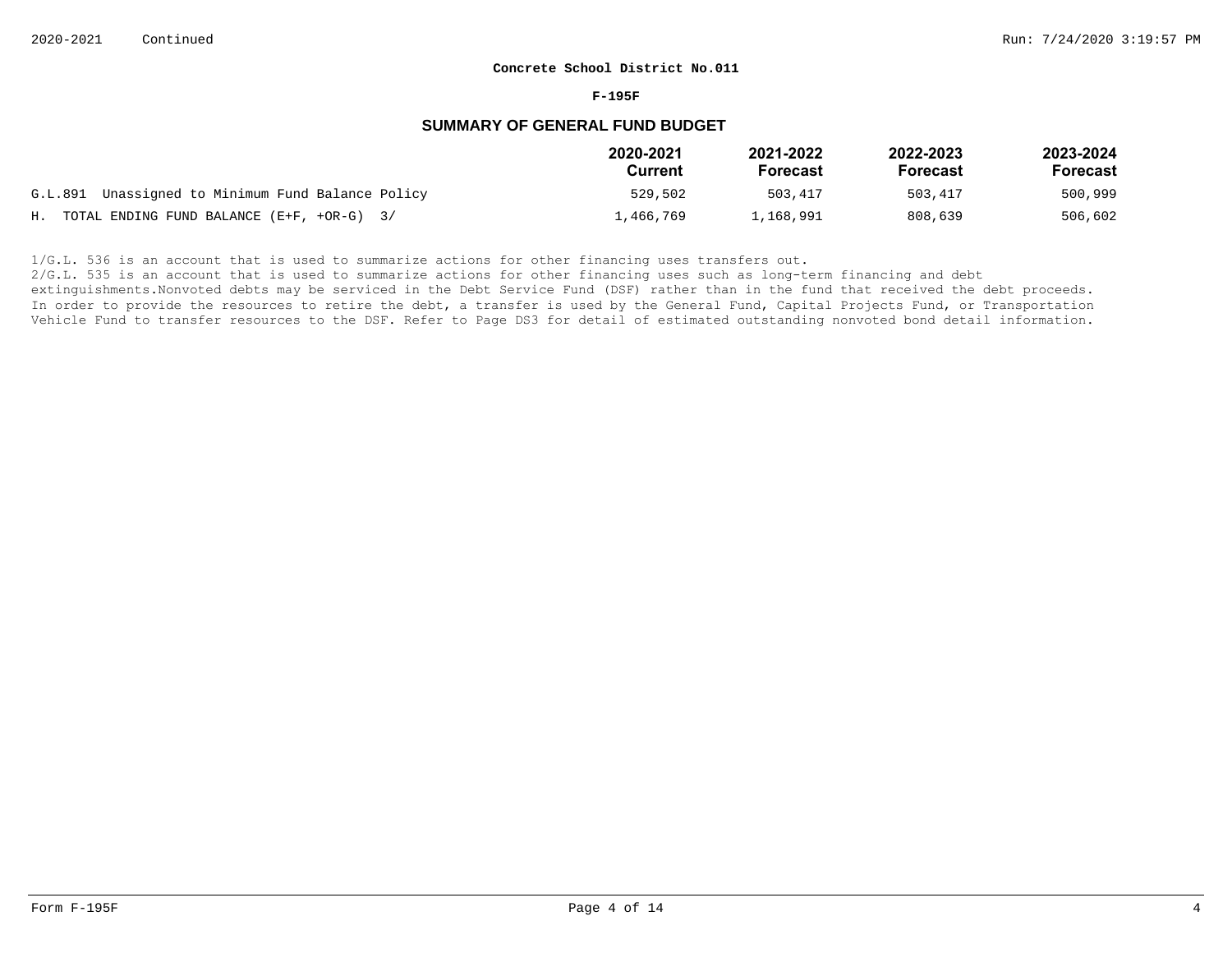### **F-195F**

## **SUMMARY OF ASSOCIATED STUDENT BODY FUND BUDGET**

|                                                                | 2020-2021<br><b>Current</b> | 2021-2022<br><b>Forecast</b> | 2022-2023<br><b>Forecast</b> | 2023-2024<br><b>Forecast</b> |
|----------------------------------------------------------------|-----------------------------|------------------------------|------------------------------|------------------------------|
| <b>REVENUES</b>                                                |                             |                              |                              |                              |
| General Student Body<br>100                                    | 43,825                      | 43,825                       | 43,825                       | 43,825                       |
| Athletics<br>200                                               | 18,700                      | 18,700                       | 18,700                       | 18,700                       |
| Classes<br>300                                                 | 9,250                       | 9,250                        | 9,250                        | 9,250                        |
| Clubs<br>400                                                   | 7,800                       | 7,800                        | 7,800                        | 7,800                        |
| Private Moneys<br>600                                          | $\mathbf 0$                 | $\mathbf 0$                  | $\mathbf 0$                  | $\mathbf 0$                  |
| TOTAL REVENUES<br>Α.                                           | 79,575                      | 79,575                       | 79,575                       | 79,575                       |
| <b>EXPENDITURES</b>                                            |                             |                              |                              |                              |
| General Student Body<br>100                                    | 30,000                      | 30,000                       | 30,000                       | 30,000                       |
| Athletics<br>200                                               | 39,825                      | 39,825                       | 39,825                       | 39,825                       |
| Classes<br>300                                                 | 9,000                       | 9,000                        | 9,000                        | 9,000                        |
| Clubs<br>400                                                   | 8,000                       | 8,000                        | 8,000                        | 8,000                        |
| Private Moneys<br>600                                          | $\mathbf 0$                 | $\mathbf 0$                  | $\mathbf 0$                  | $\mathbf 0$                  |
| TOTAL EXPENDITURES<br>Β.                                       | 86,825                      | 86,825                       | 86,825                       | 86,825                       |
| EXCESS OF REVENUES OVER (UNDER) EXPENDURES (A-B)<br>C.         | $-7,250$                    | $-7,250$                     | $-7,250$                     | $-7,250$                     |
| BEGINNING FUND BALANCE                                         |                             |                              |                              |                              |
| Restricted for Other Items<br>G.L.810                          | $\mathbf 0$                 | $\mathbf 0$                  | $\mathbf 0$                  | $\mathbf 0$                  |
| G.L.819<br>Restricted for Fund Purposes                        | 64,561                      | 57,311                       | 50,061                       | 42,811                       |
| G.L.840<br>Nonspendable Fund Balance-Inventory & Prepaid Items | $\mathbf 0$                 | $\mathbf 0$                  | $\mathbf 0$                  | $\mathbf 0$                  |
| Restricted for Uninsured Risks<br>G.L.850                      | $\Omega$                    | 0                            | $\Omega$                     | $\Omega$                     |
| Committed to Other Purposes<br>G.L.870                         | $\Omega$                    | 0                            | 0                            | $\mathbf 0$                  |
| G.L.889<br>Assigned to Fund Purposes                           | $\Omega$                    | $\Omega$                     | $\Omega$                     | $\Omega$                     |
| Unassigned Fund Balance<br>G.L.890                             | $\Omega$                    | $\Omega$                     | $\Omega$                     | $\Omega$                     |
| TOTAL BEGINNING FUND BALANCE<br>D.                             | 64,561                      | 57,311                       | 50,061                       | 42,811                       |
| ENDING FUND BALANCE                                            |                             |                              |                              |                              |
| Restricted for Other Items<br>G.L.810                          | $\mathbf 0$                 | $\mathbf 0$                  | $\mathbf 0$                  | $\mathbf 0$                  |
| G.L.819<br>Restricted for Fund Purposes                        | 57,311                      | 50,061                       | 42,811                       | 35,561                       |
| G.L.840<br>Nonspendable Fund Balance-Inventory & Prepaid Items | $\Omega$                    | 0                            | $\mathbf 0$                  | $\mathbf 0$                  |
| Restricted for Uninsured Risks<br>G.L.850                      | $\Omega$                    | $\mathbf 0$                  | $\Omega$                     | $\mathbf 0$                  |
| G.L.870<br>Committed to Other Purposes                         | $\Omega$                    | $\Omega$                     | $\mathbf 0$                  | $\mathbf 0$                  |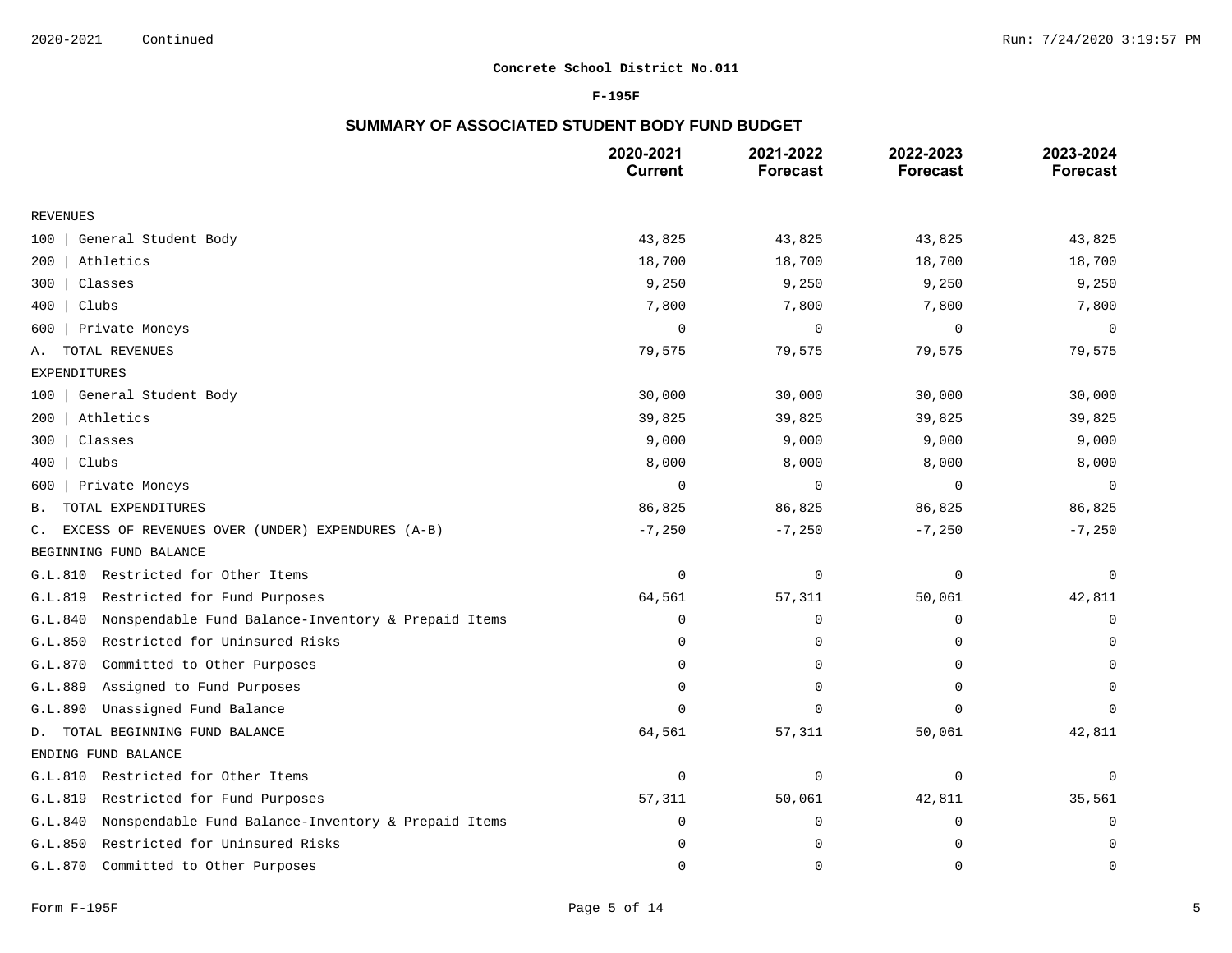#### **F-195F**

## **SUMMARY OF ASSOCIATED STUDENT BODY FUND BUDGET**

|                                       | 2020-2021<br>Current | 2021-2022<br><b>Forecast</b> | 2022-2023<br>Forecast | 2023-2024<br>Forecast |
|---------------------------------------|----------------------|------------------------------|-----------------------|-----------------------|
| Assigned to Fund Purposes<br>G.L.889  |                      |                              |                       | 0                     |
| Unassigned Fund Balance<br>G.L.890    |                      |                              |                       | $\Omega$              |
| F. TOTAL ENDING FUND BALANCE (C+D) 1/ | 57,311               | 50,061                       | 42,811                | 35,561                |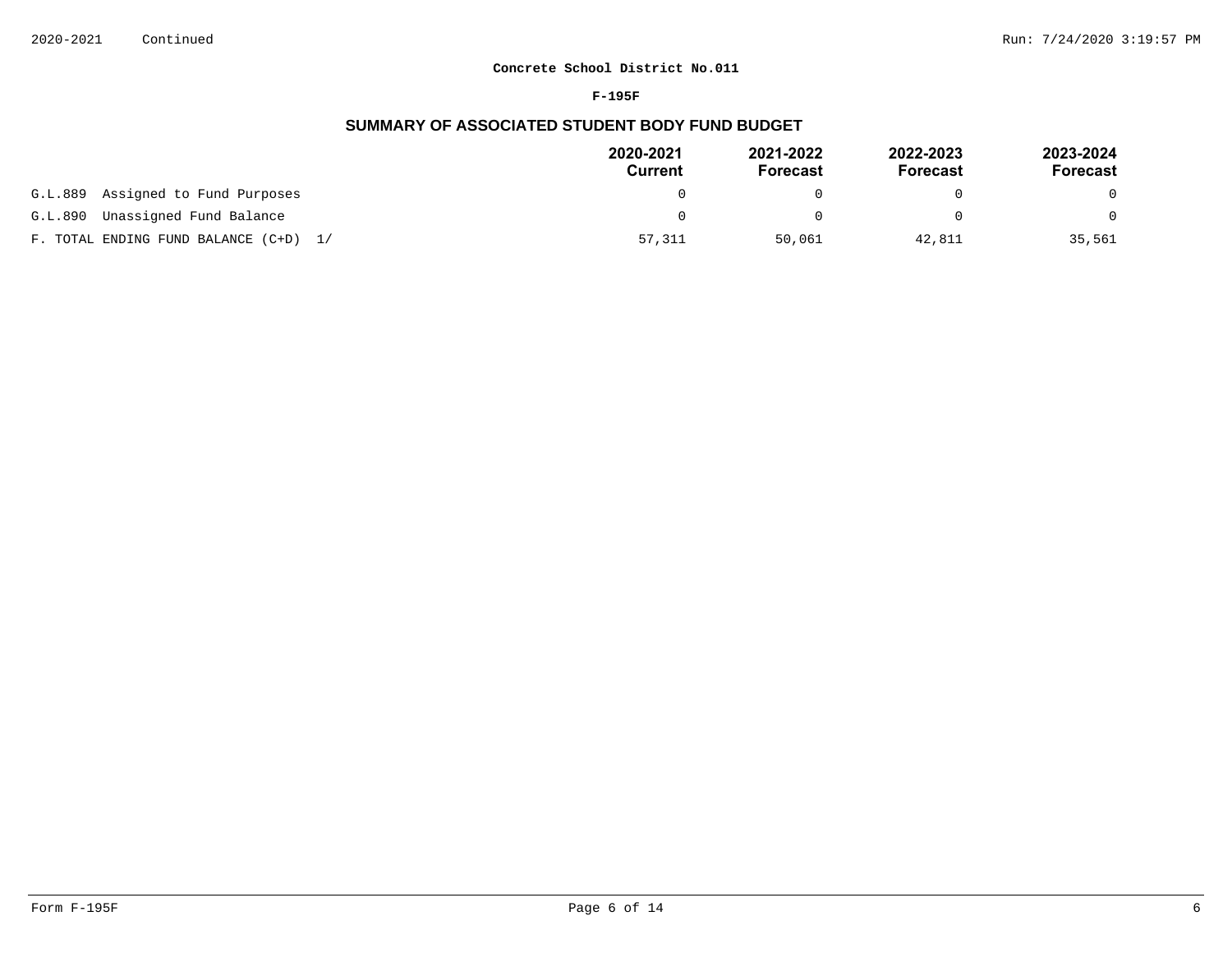### **F-195F**

# **SUMMARY OF DEBT SERVICE FUND BUDGET**

|                                                                                                                    | 2020-2021<br><b>Current</b> | 2021-2022<br><b>Forecast</b> | 2022-2023<br><b>Forecast</b> | 2023-2024<br><b>Forecast</b> |
|--------------------------------------------------------------------------------------------------------------------|-----------------------------|------------------------------|------------------------------|------------------------------|
| REVENUES AND OTHER FINANCING SOURCES                                                                               |                             |                              |                              |                              |
| 1000<br>Local Taxes                                                                                                | $\Omega$                    | $\Omega$                     | $\mathbf 0$                  | $\Omega$                     |
| 2000<br>  Local Nontax Support                                                                                     | 0                           | 0                            | 0                            | $\Omega$                     |
| State, General Purpose<br>3000                                                                                     | U                           | $\Omega$                     | 0                            | $\Omega$                     |
| Federal, General Purpose<br>5000                                                                                   | U                           | $\Omega$                     | 0                            | $\Omega$                     |
| Other Financing Sources<br>9000                                                                                    | 0                           | $\Omega$                     | $\Omega$                     | $\Omega$                     |
| TOTAL REVENUES AND OTHER FINANCING SOURCES<br>А.                                                                   | 0                           | 0                            | 0                            | $\Omega$                     |
| <b>EXPENDITURES</b>                                                                                                |                             |                              |                              |                              |
| Matured Bond Expenditures                                                                                          | $\Omega$                    | $\Omega$                     | 0                            | $\Omega$                     |
| Interest on Bonds                                                                                                  | 0                           | $\Omega$                     | 0                            | $\Omega$                     |
| Interfund Loan Interest                                                                                            |                             | $\Omega$                     | $\Omega$                     | $\Omega$                     |
| Bond Transfer Fees                                                                                                 | U                           | $\Omega$                     | 0                            | $\mathbf 0$                  |
| Arbitrage Rebate                                                                                                   | U                           | $\Omega$                     | $\Omega$                     | $\Omega$                     |
| UnderWriter's Fees                                                                                                 | 0                           | $\Omega$                     | 0                            | $\mathbf 0$                  |
| TOTAL EXPENDITURES<br>В.                                                                                           |                             | $\Omega$                     | 0                            | $\Omega$                     |
| OTHER FINANCING USES--TRANSFERS OUT (G.L.536)<br>C.                                                                | O.                          | $\Omega$                     | 0                            | $\Omega$                     |
| OTHER FINANCING USES (G.L.535)<br>D.                                                                               | U                           | $\Omega$                     | 0                            | $\Omega$                     |
| EXCESS OF REVENUES/OTHER FINANCING SOURCES OVER / (UNDER)<br>Е.<br>EXPENDITURES AND OTHER FINANCING USES (A-B-C-D) | $\Omega$                    | $\Omega$                     | $\Omega$                     | $\Omega$                     |
| BEGINNING FUND BALANCE                                                                                             |                             |                              |                              |                              |
| G.L.810 Restricted for Other Items                                                                                 | 0                           | 0                            | 0                            | $\Omega$                     |
| G.L.830 Restricted for Debt Service                                                                                | 0                           | 0                            | $\mathbf 0$                  | $\Omega$                     |
| G.L.835 Restricted for Arbitrage Rebate                                                                            | U                           | $\Omega$                     | $\Omega$                     | $\Omega$                     |
| G.L.870 Committed to Other Purposes                                                                                | O                           | $\Omega$                     | 0                            | $\mathbf 0$                  |
| Assigned to Fund Purposes<br>G.L.889                                                                               | U                           | $\Omega$                     | $\Omega$                     | $\Omega$                     |
| Unassigned Fund Balance<br>G.L.890                                                                                 | O                           | $\Omega$                     | 0                            | $\Omega$                     |
| F. TOTAL BEGINNING FUND BALANCE                                                                                    | U                           | $\Omega$                     | 0                            | $\Omega$                     |
| ENDING FUND BALANCE                                                                                                |                             |                              |                              |                              |
| G.L.810 Restricted for Other Items                                                                                 | 0                           | $\Omega$                     | 0                            | $\Omega$                     |
| Restricted for Debt Service<br>G.L.830                                                                             |                             | ∩                            | $\Omega$                     | $\Omega$                     |
| G.L.835 Restricted for Arbitrage Rebate                                                                            | U                           | $\Omega$                     | $\Omega$                     | $\Omega$                     |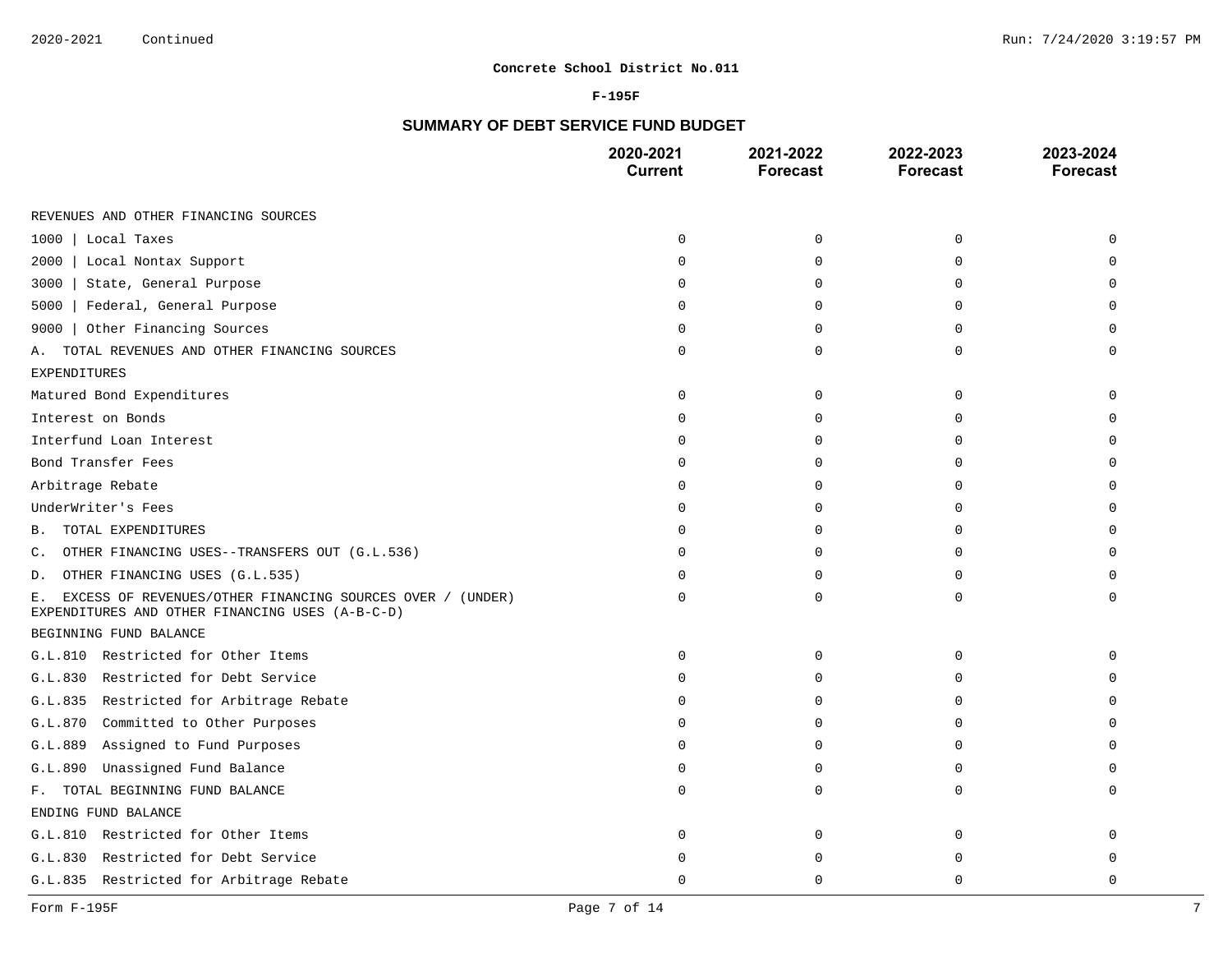#### **F-195F**

## **SUMMARY OF DEBT SERVICE FUND BUDGET**

|         |                                           | 2020-2021<br><b>Current</b> | 2021-2022<br><b>Forecast</b> | 2022-2023<br><b>Forecast</b> | 2023-2024<br>Forecast |
|---------|-------------------------------------------|-----------------------------|------------------------------|------------------------------|-----------------------|
| G.L.870 | Committed to Other Purposes               |                             |                              |                              | $\Omega$              |
| G.L.889 | Assigned to Fund Purposes                 |                             |                              |                              | $\overline{0}$        |
| G.L.890 | Unassigned Fund Balance                   |                             |                              |                              | $\Omega$              |
|         | H. TOTAL ENDING FUND BALANCE (E+F, +OR-G) |                             |                              |                              | $\Omega$              |

1/ G.L. 536 is an account that is used to summarize actions for other financing uses-transfers out.

2/ G.L.535 is an account that is used to summarize actions for other financing uses such as long-term financing and debt

extingishments. Nonvoted debts may be serviced in the Debt Service Fund (DSF) rather than in the fund that received the debt proceeds. In order to provide the resources to retire the debt, a transfer is used by the General Fund, Capital Projects Fund, or Transportation Vehicle Fund to transfer resources to the DSF. Refer to Page DS4 for detail of estimated outstanding nonvoted bond detail information.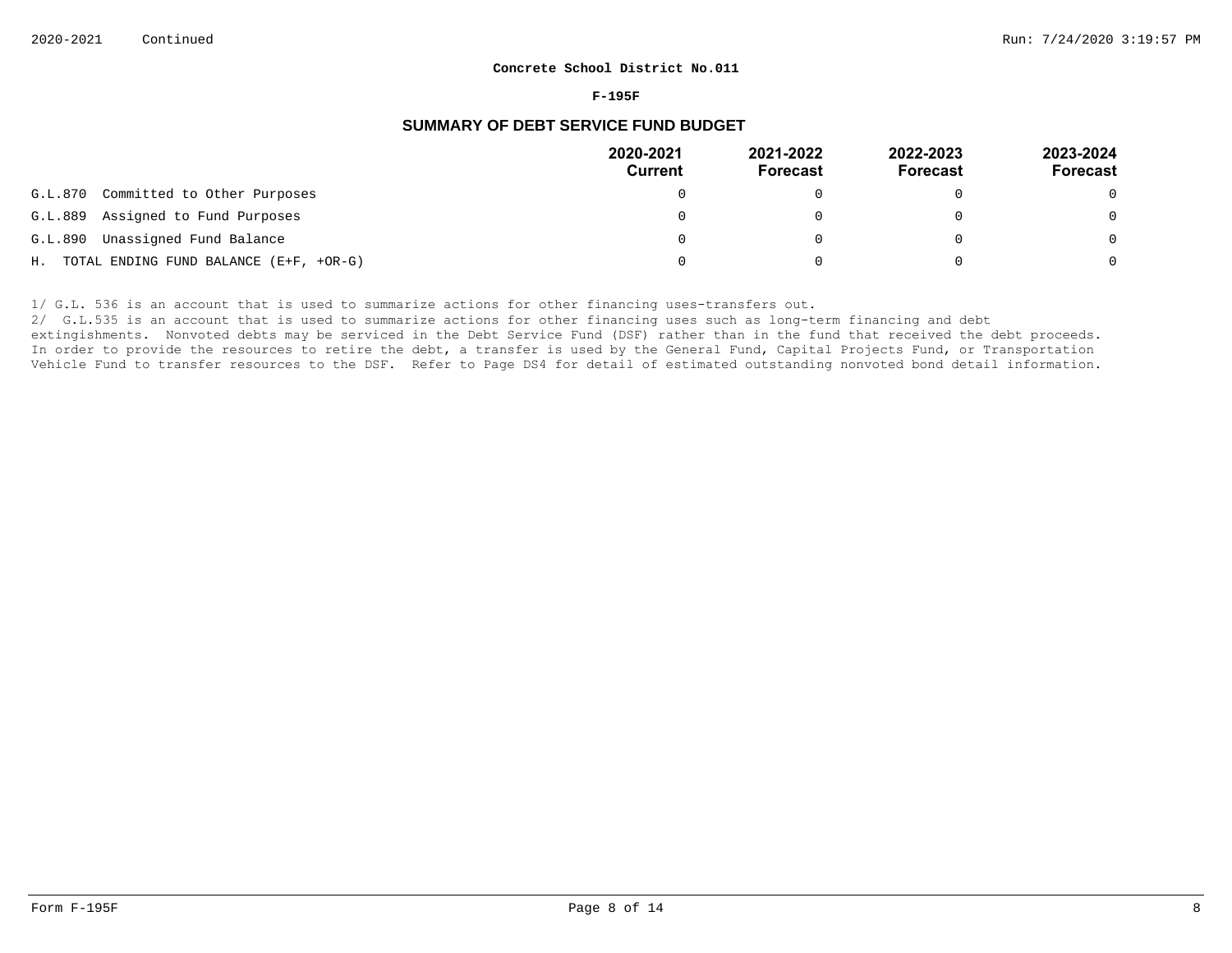### **F-195F**

# **SUMMARY OF CAPITAL PROJECTS FUND BUDGET**

|                                                                                                                  | 2020-2021<br><b>Current</b> | 2021-2022<br><b>Forecast</b> | 2022-2023<br><b>Forecast</b> | 2023-2024<br><b>Forecast</b> |
|------------------------------------------------------------------------------------------------------------------|-----------------------------|------------------------------|------------------------------|------------------------------|
| REVENUES AND OTHER FINANCING SOURCES                                                                             |                             |                              |                              |                              |
| Local Taxes<br>1000                                                                                              | $\mathbf 0$                 | $\mathbf 0$                  | $\mathbf 0$                  | $\mathbf 0$                  |
| 2000<br>Local Nontax Support                                                                                     | 1,500                       | 25                           | 25                           | 25                           |
| State, General Purpose<br>3000                                                                                   | $\mathbf 0$                 | $\mathbf 0$                  | $\mathbf{0}$                 | $\mathbf 0$                  |
| 4000<br>State, Special Purpose                                                                                   | $\Omega$                    | $\Omega$                     | $\Omega$                     | $\Omega$                     |
| 5000<br>Federal, General Purpose                                                                                 | $\mathbf 0$                 | $\mathbf 0$                  | $\Omega$                     | $\mathbf 0$                  |
| Federal, Special Purpose<br>6000                                                                                 | $\Omega$                    | $\Omega$                     | $\Omega$                     | $\Omega$                     |
| Revenues from Other School Districts<br>7000                                                                     | $\Omega$                    | $\mathbf 0$                  | $\mathbf{0}$                 | $\mathbf 0$                  |
| Revenues from Other Entities<br>8000                                                                             | $\Omega$                    | $\Omega$                     | $\Omega$                     | $\Omega$                     |
| Other Financing Sources<br>9000                                                                                  | $\Omega$                    | $\mathbf 0$                  | $\Omega$                     | $\Omega$                     |
| TOTAL REVENUES AND OTHER FINANCING SOURCES<br>Α.                                                                 | 1,500                       | 25                           | 25                           | 25                           |
| <b>EXPENDITURES</b>                                                                                              |                             |                              |                              |                              |
| Sites<br>10                                                                                                      | $\Omega$                    | 0                            | 0                            | $\Omega$                     |
| Buildings<br>20                                                                                                  | $\Omega$                    | $\mathbf 0$                  | $\mathbf 0$                  | $\Omega$                     |
| Equipment<br>30                                                                                                  | $\Omega$                    | $\mathbf 0$                  | $\mathbf 0$                  | 0                            |
| 40<br>Energy                                                                                                     | 256,788                     | $\Omega$                     | $\mathbf 0$                  | $\Omega$                     |
| Sales and Lease Expenditures<br>50                                                                               | $\Omega$                    | 0                            | $\mathbf 0$                  | $\mathbf 0$                  |
| Bond Issuance Expenditures<br>60                                                                                 | $\Omega$                    | $\Omega$                     | $\Omega$                     | $\Omega$                     |
| Debt Expenditures<br>90                                                                                          | $\Omega$                    | $\mathbf 0$                  | $\mathbf 0$                  | $\Omega$                     |
| TOTAL EXPENDITURES<br>В.                                                                                         | 256,788                     | $\mathbf 0$                  | $\mathbf 0$                  | $\Omega$                     |
| OTHER FINANCING USES--TRANSFERS OUT (G.L.536) 1/<br>С.                                                           | 0                           | $\mathbf 0$                  | $\mathbf 0$                  | $\mathbf 0$                  |
| OTHER FINANCING USES (G.L.535) 2/<br>D.                                                                          | $\Omega$                    | $\Omega$                     | $\Omega$                     | $\Omega$                     |
| EXCESS OF REVENUES/OTHER FINANCING SOURCES OVER (UNDER)<br>Ε.<br>EXPENDITURES AND OTHER FINANCING USES (A-B-C-D) | $-255, 288$                 | 25                           | 25                           | 25                           |
| BEGINNING FUND BALANCE                                                                                           |                             |                              |                              |                              |
| G.L.810 Restricted for Other Items                                                                               | $\mathbf 0$                 | $\mathbf{0}$                 | $\mathbf{0}$                 | $\mathbf 0$                  |
| G.L.825 Restricted for Skill Center                                                                              | $\Omega$                    | $\mathbf 0$                  | $\mathbf 0$                  | $\mathbf 0$                  |
| Restricted for Debt Service<br>G.L.830                                                                           | $\Omega$                    | $\mathbf 0$                  | $\mathbf{0}$                 | $\Omega$                     |
| Restricted for Arbitrage Rebate<br>G.L.835                                                                       | <sup>0</sup>                | $\Omega$                     | $\mathbf 0$                  | $\Omega$                     |
| Nonspendable Fund Balance-Inventory & Prepaid Items<br>G.L.840                                                   | $\cap$                      | $\Omega$                     | $\Omega$                     | $\Omega$                     |
| G.L.850 Restricted for Uninsured Risks                                                                           | $\Omega$                    | $\Omega$                     | $\Omega$                     | $\Omega$                     |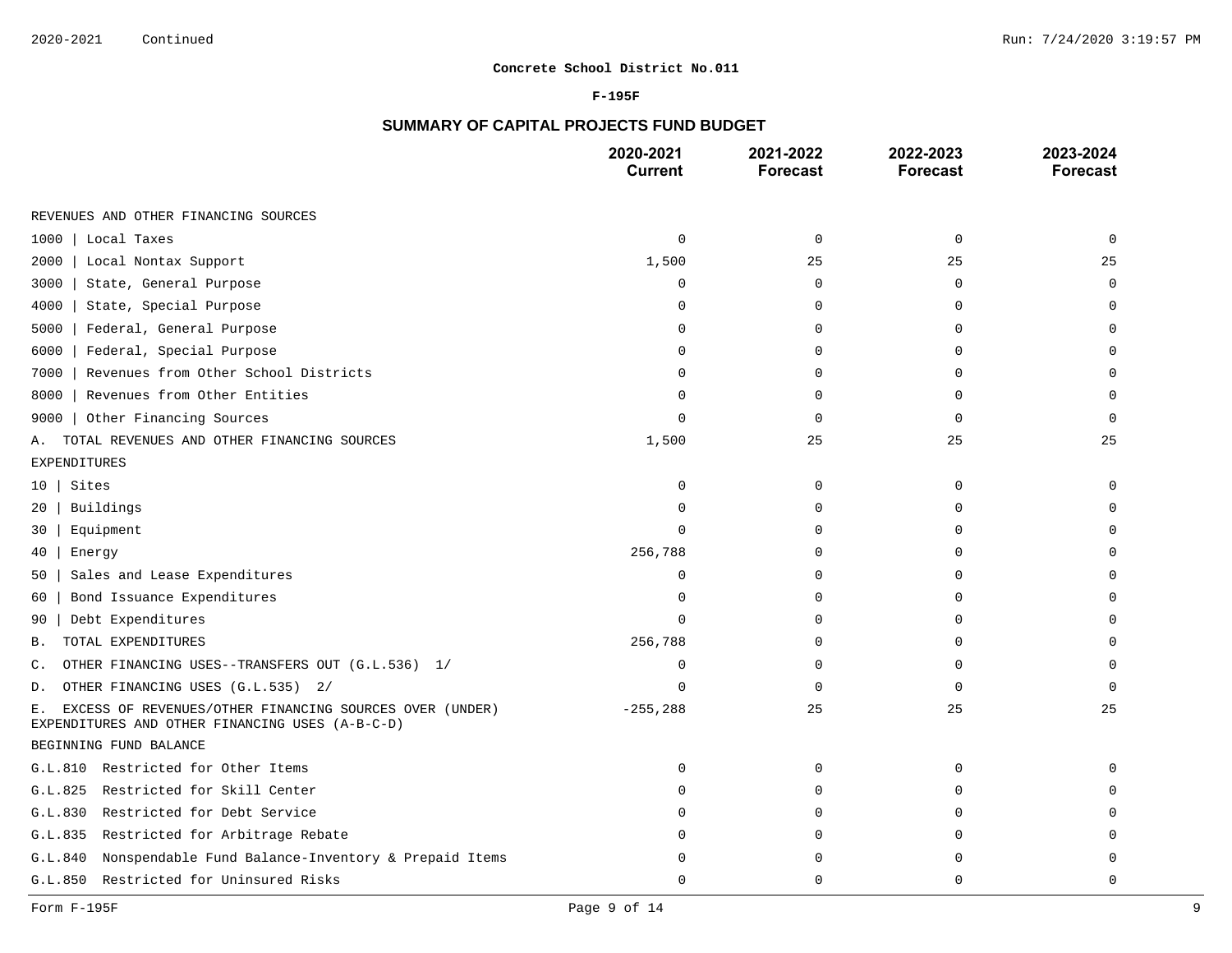#### **F-195F**

# **SUMMARY OF CAPITAL PROJECTS FUND BUDGET**

|         |                                                     | 2020-2021<br><b>Current</b> | 2021-2022<br><b>Forecast</b> | 2022-2023<br><b>Forecast</b> | 2023-2024<br><b>Forecast</b> |
|---------|-----------------------------------------------------|-----------------------------|------------------------------|------------------------------|------------------------------|
| G.L.861 | Restricted from Bond Proceeds                       | $\mathbf 0$                 | 0                            | 0                            | $\Omega$                     |
| G.L.862 | Committed from Levy Proceeds                        | $\Omega$                    | 0                            | $\cap$                       |                              |
| G.L.863 | Restricted from State Proceeds                      | n                           | 0                            | O                            |                              |
| G.L.864 | Restricted from Federal Proceeds                    | O                           | 0                            | $\Omega$                     |                              |
| G.L.865 | Restricted from Other Proceeds                      | O                           | 0                            | U                            |                              |
| G.L.866 | Restricted from Impact Fee Proceeds                 |                             | U                            | U                            |                              |
| G.L.867 | Restricted from Mitigation Fee Proceeds             |                             | U                            |                              |                              |
| G.L.869 | Restricted from Undistributed Proceeds              | n                           | 0                            | O                            |                              |
| G.L.870 | Committed to Other Purposes                         | $\cap$                      | U                            | $\cap$                       |                              |
| G.L.889 | Assigned to Fund Purposes                           | 256,788                     | 1,500                        | 1,525                        | 1,550                        |
| G.L.890 | Unassigned Fund Balance                             | $\mathbf 0$                 | $\mathbf 0$                  | $\mathbf 0$                  | $\mathbf 0$                  |
| F.,     | TOTAL BEGINNING FUND BALANCE                        | 256,788                     | 1,500                        | 1,525                        | 1,550                        |
|         | ENDING FUND BALANCE                                 |                             |                              |                              |                              |
| G.L.810 | Restricted for Other Items                          | $\mathbf 0$                 | 0                            | $\mathbf 0$                  |                              |
| G.L.825 | Restricted for Skill Center                         | $\Omega$                    | 0                            | $\mathbf 0$                  |                              |
| G.L.830 | Restricted for Debt Service                         | $\Omega$                    | $\Omega$                     | $\Omega$                     |                              |
| G.L.840 | Nonspendable Fund Balance-Inventory & Prepaid Items | $\Omega$                    | 0                            | $\cap$                       |                              |
| G.L.835 | Restricted for Arbitrage Rebate                     | $\Omega$                    | $\Omega$                     | $\Omega$                     |                              |
| G.L.850 | Restricted for Uninsured Risks                      | $\Omega$                    | 0                            | $\cap$                       |                              |
| G.L.861 | Restricted from Bond Proceeds                       | ∩                           | $\Omega$                     | O                            |                              |
| G.L.862 | Committed from Levy Proceeds                        | $\Omega$                    | 0                            | $\Omega$                     |                              |
| G.L.863 | Restricted from State Proceeds                      | $\Omega$                    | 0                            | $\Omega$                     |                              |
| G.L.864 | Restricted from Federal Proceeds                    | $\Omega$                    | $\Omega$                     | $\Omega$                     |                              |
| G.L.865 | Restricted from Other Proceeds                      | O                           | 0                            | U                            |                              |
| G.L.866 | Restricted from Impact Fee Proceeds                 | $\Omega$                    | 0                            | $\Omega$                     |                              |
| G.L.867 | Restricted from Mitigation Fee Proceeds             | $\Omega$                    | 0                            | $\Omega$                     |                              |
| G.L.869 | Restricted from Undistributed Proceeds              | $\Omega$                    | $\Omega$                     | $\Omega$                     |                              |
| G.L.870 | Committed to Other Purposes                         | $\Omega$                    | $\Omega$                     | $\Omega$                     |                              |
| G.L.889 | Assigned to Fund Purposes                           | 1,500                       | 1,525                        | 1,550                        | 1,575                        |
| G.L.890 | Unassigned Fund Balance                             | $\Omega$                    | U                            | $\Omega$                     |                              |
| Н.      | TOTAL ENDING FUND BALANCE (E+F, +OR-G) 3/           | 1,500                       | 1,525                        | 1,550                        | 1,575                        |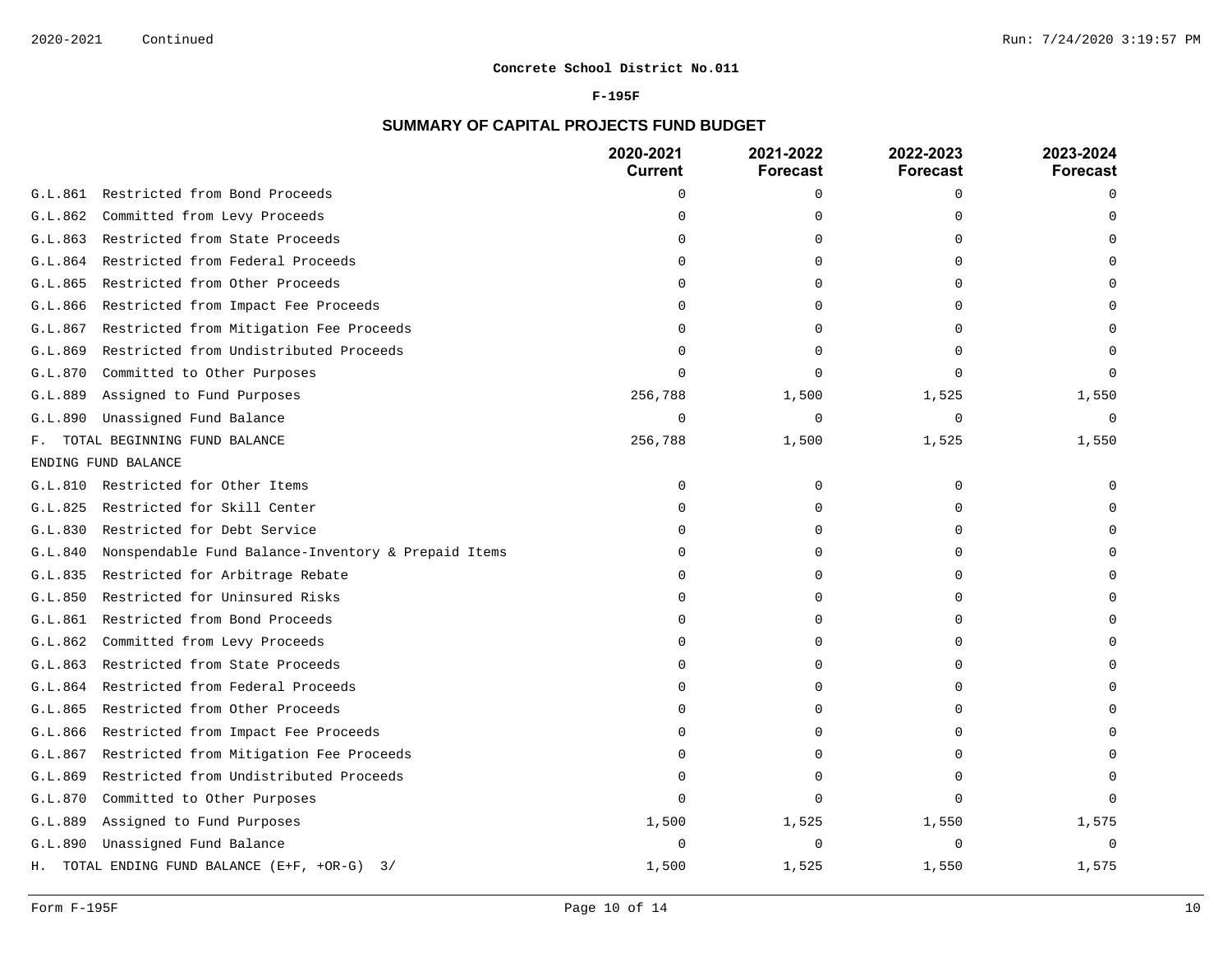#### **F-195F**

## **SUMMARY OF CAPITAL PROJECTS FUND BUDGET**

| 2020-2021 | 2021-2022 | 2022-2023       | 2023-2024 |
|-----------|-----------|-----------------|-----------|
| Current   | Forecast  | <b>Forecast</b> | Forecast  |

1/ G.L. 536 is an account that is used to summarize actions for other financing uses--transfers out.

2/ G.L.535 is an account that is used to summarize actions for other financing uses such as long-term financing and debt extingishments. Nonvoted debts may be serviced in the Debt Service Fund (DSF) rather than in the fund that received the debt proceeds. In order to provide the resources to retire the debt, a transfer is used by the General Fund, Capital Projects Fund, or Transportation Vehicle Fund to transfer resources to the DSF.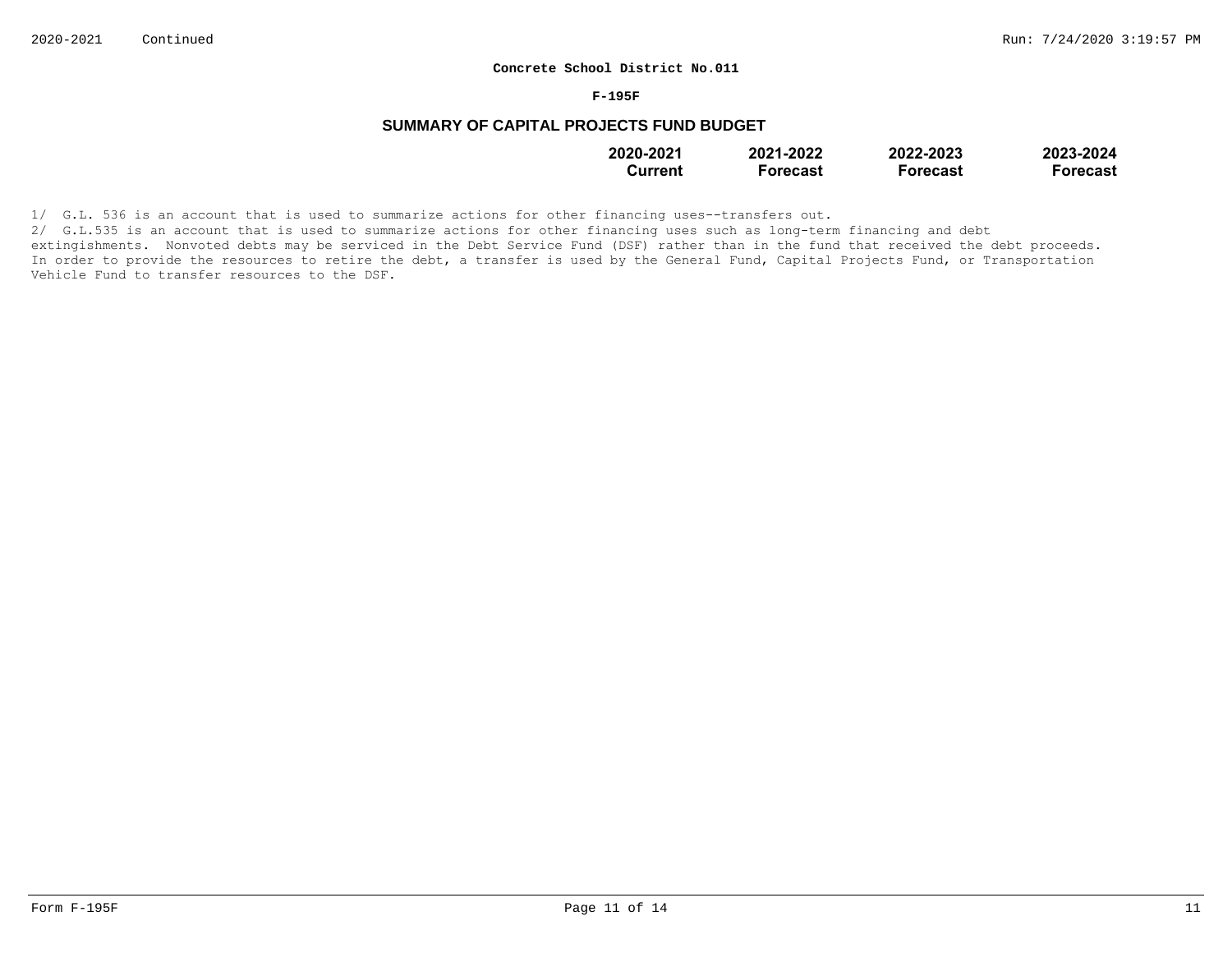### **F-195F**

# **SUMMARY OF TRANSPORTATION VEHICLE FUND BUDGET**

|                                                            | 2020-2021<br><b>Current</b> | 2021-2022<br><b>Forecast</b> | 2022-2023<br><b>Forecast</b> | 2023-2024<br><b>Forecast</b> |
|------------------------------------------------------------|-----------------------------|------------------------------|------------------------------|------------------------------|
| REVENUES AND OTHER FINANCING SOURCES                       |                             |                              |                              |                              |
| 1100<br>Local Property Tax                                 | $\mathbf 0$                 | 0                            | 0                            | U                            |
| 1300<br>Sale of Tax Title Property                         | $\Omega$                    | 0                            | 0                            |                              |
| Local in lieu of Taxes<br>1400                             | O                           | 0                            | $\Omega$                     | U                            |
| Timber Excise Tax<br>1500                                  | O                           | 0                            | U                            | U                            |
| 1600<br>County-Administered Forests                        | 0                           | 0                            | 0                            | $\Omega$                     |
| 1900<br>Other Local Taxes                                  | O                           | 0                            | 0                            | $\Omega$                     |
| 2200<br>Sales of Goods, Supplies, and Services, Unassigned | $\Omega$                    | 0                            | $\Omega$                     | $\Omega$                     |
| Investment Earnings<br>2300                                | 1,500                       | 800                          | 850                          | 900                          |
| 2500<br>Gifts and Donations                                | $\Omega$                    | 0                            | 0                            | $\Omega$                     |
| 2600<br>Fines and Damages                                  | $\Omega$                    | $\mathbf 0$                  | $\Omega$                     | $\Omega$                     |
| Rentals and Leases<br>2700                                 | 0                           | 0                            | $\Omega$                     | $\Omega$                     |
| Insurance Recoveries<br>2800                               | O                           | 0                            | $\Omega$                     |                              |
| Local Support Nontax, Unassigned<br>2900                   | O                           | 0                            | $\Omega$                     | U                            |
| 3600<br>State Forests                                      | O                           | 0                            | $\Omega$                     | U                            |
| Special Purpose-Unassigned<br>4100                         | O                           | 0                            | U                            |                              |
| 4300<br>Other State Agencies-Unassigned                    | $\Omega$                    | $\Omega$                     | $\Omega$                     | $\Omega$                     |
| 4499<br>Transportation Reimbursement Depreciation          | 80,000                      | 85,000                       | 85,000                       | 85,000                       |
| 5200<br>General Purposes Direct Federal Grants-Unassigned  | 0                           | 0                            | 0                            | $\mathbf{0}$                 |
| 5300<br>Impact Aid, Maintenance and Operation              | O                           | 0                            | 0                            | $\Omega$                     |
| 5400<br>Federal in lieu of Taxes                           | $\Omega$                    | 0                            | $\Omega$                     | $\cap$                       |
| 5600<br>Qualified Bond Interest Credit-Federal             | $\mathbf 0$                 | 0                            | $\Omega$                     | $\Omega$                     |
| 6100<br>Special Purpose-OSPI Unassigned                    | $\mathbf 0$                 | $\Omega$                     | $\Omega$                     | U                            |
| Direct Special Purpose Grants<br>6200                      | $\mathbf 0$                 | 0                            | $\Omega$                     | $\Omega$                     |
| Federal Grants Through Other Entities-Unassigned<br>6300   | 0                           | 0                            | 0                            | O                            |
| Governmental Entities<br>8100                              | n                           | 0                            | $\Omega$                     | U                            |
| 8500<br>NonFederal ESD                                     | O                           | 0                            | 0                            | $\Omega$                     |
| 9100<br>Sale of Bonds                                      | O                           | 0                            | 0                            | O                            |
| 9300<br>Sale of Equipment                                  | n                           | 0                            | U                            | O                            |
| 9400<br>Compensated Loss of Fixed Assets                   | $\cap$                      | U                            | $\Omega$                     | $\Omega$                     |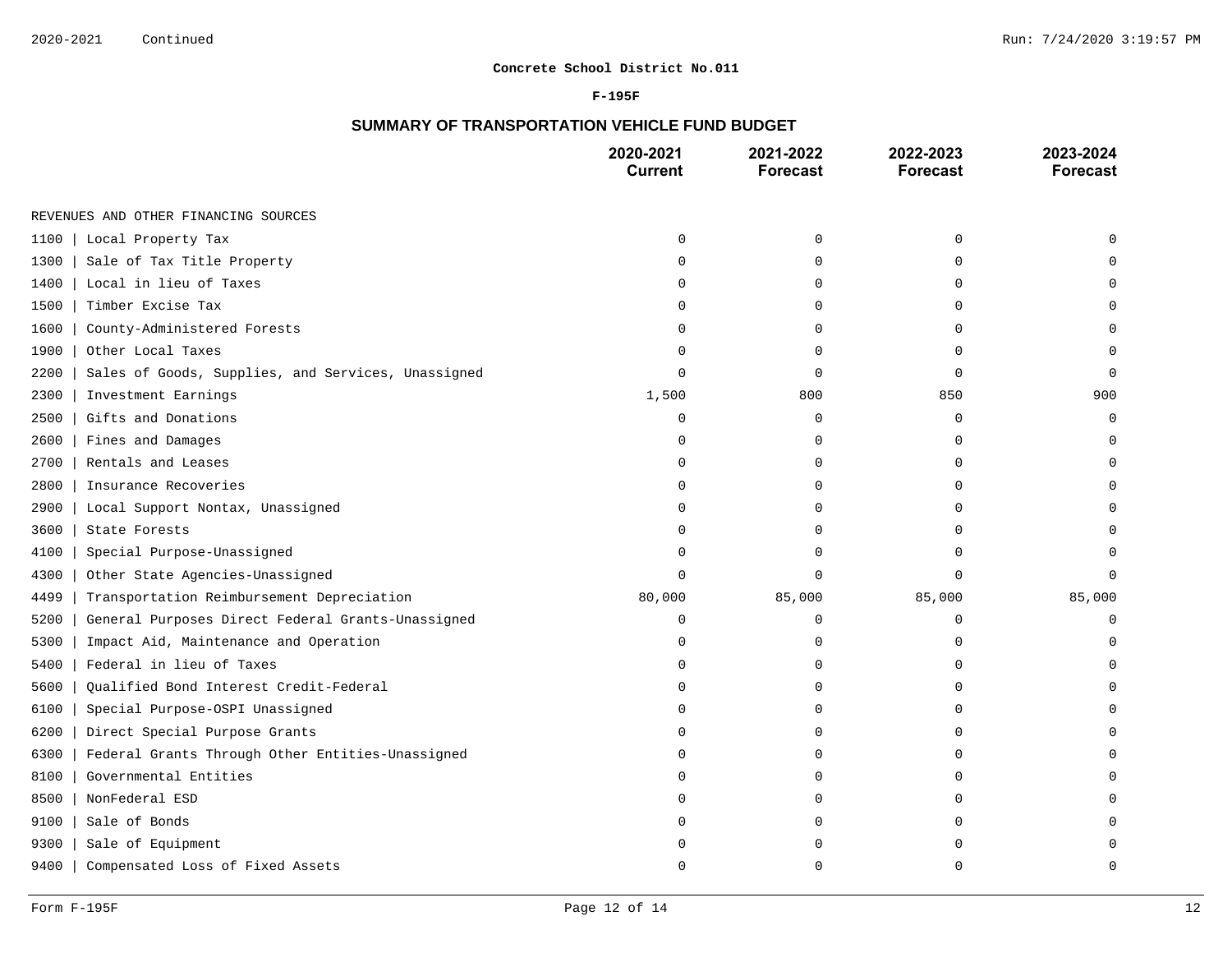### **F-195F**

## **SUMMARY OF TRANSPORTATION VEHICLE FUND BUDGET**

|                                                                                                                          | 2020-2021<br><b>Current</b> | 2021-2022<br><b>Forecast</b> | 2022-2023<br><b>Forecast</b> | 2023-2024<br><b>Forecast</b> |
|--------------------------------------------------------------------------------------------------------------------------|-----------------------------|------------------------------|------------------------------|------------------------------|
| Long-Term Financing<br>9500                                                                                              | $\Omega$                    | $\mathbf 0$                  | $\Omega$                     | $\Omega$                     |
| TOTAL REVENUES, OTHER FINANCING SOURCES (less transfers)<br>Α.                                                           |                             |                              |                              |                              |
| 9900 TRANSFERS IN (from the General Fund)<br>Β.                                                                          | $\Omega$                    | $\Omega$                     | $\Omega$                     | $\Omega$                     |
| TOTAL REVENUES AND OTHER FINANCING SOURCES<br>$\mathbb{C}$ .                                                             | 81,500                      | 85,800                       | 85,850                       | 85,900                       |
| <b>EXPENDITURES</b>                                                                                                      |                             |                              |                              |                              |
| 33 Transportation Equipment Purchases - formerly Act 57 Cash<br>Purchases/Rebuilding of Transportation Equipment         | 365,788                     | $\mathbf 0$                  | $\mathbf 0$                  | 250,000                      |
| 34 Transportation Equimpment Major Repair - formerly Act 58<br>Contract Purchases/Rebuilding of Transportation Equipment | $\Omega$                    | $\Omega$                     | $\Omega$                     |                              |
| 61 Bond/Levy Issuance and/or Election                                                                                    | 0                           | $\mathbf 0$                  | $\mathbf 0$                  |                              |
| 91 Principal - formerly Act 84                                                                                           | $\Omega$                    | $\Omega$                     | $\Omega$                     |                              |
| 92 Interest 1/ - formerly Act. 83                                                                                        | O                           | $\Omega$                     | $\Omega$                     |                              |
| 93 Arbitrage Rebate                                                                                                      | $\Omega$                    | ∩                            | $\Omega$                     | $\Omega$                     |
| TOTAL EXPENDITURES<br>D.                                                                                                 | 365,788                     | $\Omega$                     | $\Omega$                     | 250,000                      |
| OTHER FINANCING USES--TRANSFERS OUT (G.L.536) 2/<br>Ε.                                                                   | $\Omega$                    | ∩                            | $\Omega$                     | $\mathbf 0$                  |
| OTHER FINANCING USES (G.L.535) 3/<br>F.                                                                                  | $\Omega$                    |                              | $\Omega$                     | $\Omega$                     |
| EXCESS OF REVENUES/OTHER FINANCING SOURCES OVER (UNDER)<br>G.<br>EXPENDITURES AND OTHER FINANCING USES (C-D-E-F)         | $-284, 288$                 | 85,800                       | 85,850                       | $-164, 100$                  |
| BEGINNING FUND BALANCE                                                                                                   |                             |                              |                              |                              |
| G.L.810 Restricted for Other Items                                                                                       | $\Omega$                    | $\Omega$                     | $\Omega$                     |                              |
| G.L.819 Restricted for Fund Purposes                                                                                     | 365,788                     | 81,500                       | 167,300                      | 253,150                      |
| G.L.830 Restricted for Debt Service                                                                                      | $\Omega$                    | $\Omega$                     | $\Omega$                     | $\Omega$                     |
| G.L.835 Restricted for Arbitrage Rebate                                                                                  | $\mathbf 0$                 | $\Omega$                     | $\Omega$                     | $\Omega$                     |
| Restricted for Uninsured Risks<br>G.L.850                                                                                | $\Omega$                    | $\Omega$                     | $\Omega$                     | ∩                            |
| G.L.870 Committed to Other Purposes                                                                                      | $\mathbf 0$                 | $\Omega$                     | $\Omega$                     |                              |
| G.L.889 Assigned to Fund Purposes                                                                                        | $\Omega$                    | $\Omega$                     | $\Omega$                     | $\Omega$                     |
| G.L.890<br>Unassigned Fund Balance                                                                                       | $\Omega$                    | ∩                            | $\Omega$                     | $\Omega$                     |
| H. TOTAL BEGINNING FUND BALANCE                                                                                          | 365,788                     | 81,500                       | 167,300                      | 253,150                      |
| ENDING FUND BALANCE                                                                                                      |                             |                              |                              |                              |
| G.L.810 Restricted for Other Items                                                                                       | $\Omega$                    | $\mathbf 0$                  | $\Omega$                     | $\Omega$                     |
| G.L.819 Restricted for Fund Purposes                                                                                     | 81,500                      | 167,300                      | 253,150                      | 89,050                       |
| G.L.830 Restricted for Debt Service                                                                                      | $\Omega$                    | $\Omega$                     | $\Omega$                     | $\mathbf 0$                  |